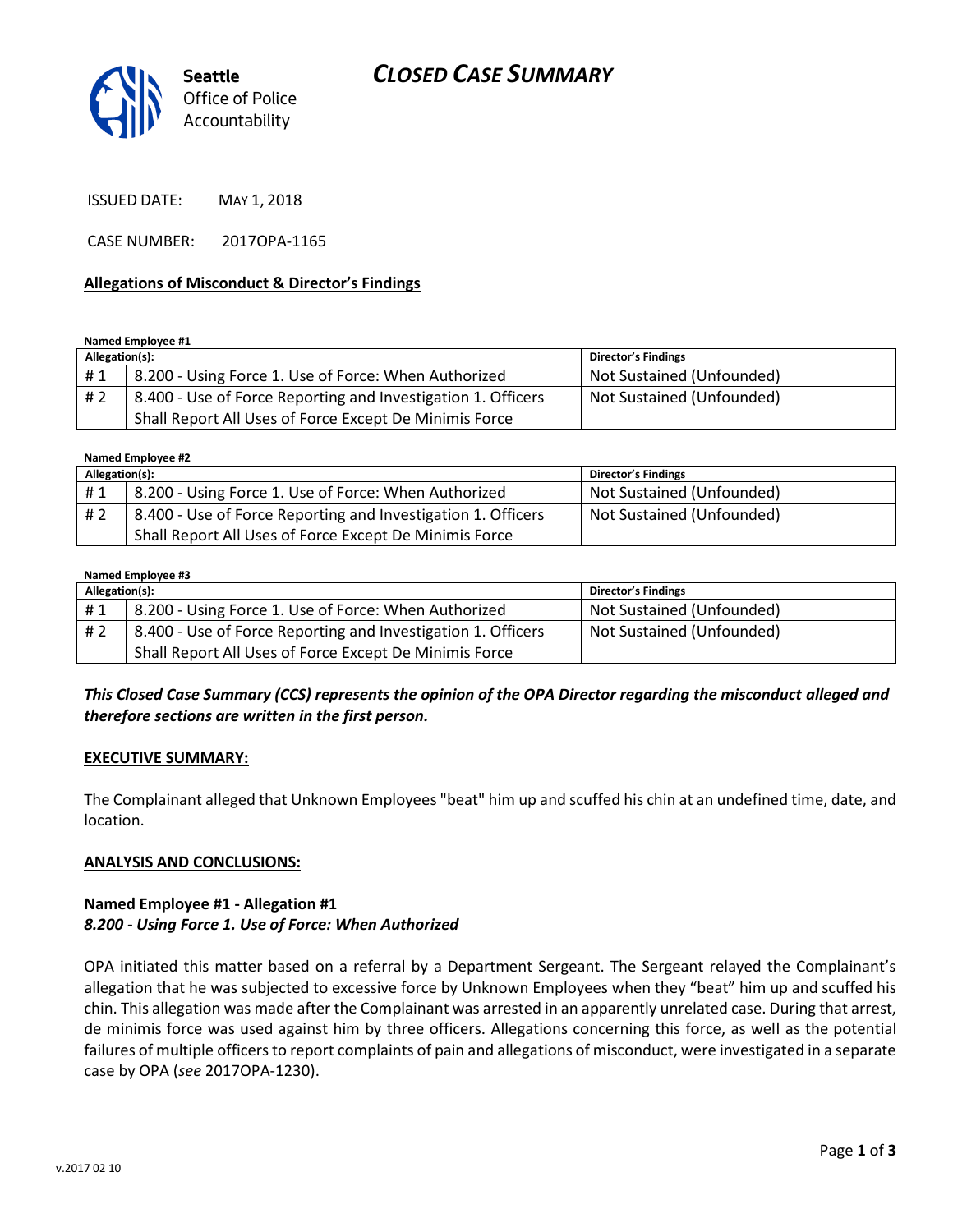# *CLOSE CASE SUMMARY*



OPA CASE NUMBER: 2017OPA-1165

In his discussion with the Sergeant, the Complainant stated that he was beaten up the previous evening by officers working in the vicinity of the University District. He did not provide an exact location of where the beating occurred or a specific date and time. Moreover, he could not describe the involved officers. As detailed by the Sergeant, it was unclear whether the Complainant was referring to SPD officers, University of Washington Police Department (UWPD) officers, or security at a local venue where the Complainant said he went to a "punk rock" show. The Complainant told the Sergeant that he believed the involved officers were employed by SPD because he saw a "blue and white car."

The Sergeant took several photographs of the Complainant's face. None of the photographs appeared to show any injuries. The Sergeant also noted that he did not, personally, see any injuries to the Complainant's facial area.

During its investigation into this matter, OPA could not locate any incidents in SPD's databases consistent with that alleged by the Complainant. OPA contacted UWPD and determined that they also had no records of such an incident. OPA further could not find any indication that there was a "punk rock" show in the vicinity of the University District on the date in question. Lastly, OPA tried to interview the Complainant concerning his allegations; however, the Complainant did not respond to OPA and was not interviewed as part of this case.

SPD Policy 8.200(1) requires that force used by officers be reasonable, necessary and proportional. Whether force is reasonable depends "on the totality of the circumstances" known to the officers at the time of the force and must be balanced against "the rights of the subject, in light of the circumstances surrounding the event." (SPD Policy 8.200(1).) The policy lists a number of factors that should be weighed when evaluating reasonableness. (*See id.*) Force is necessary where "no reasonably effective alternative appears to exist, and only then to the degree which is reasonable to effect a lawful purpose." (*Id.*) Lastly, the force used must be proportional to the threat posed to the officer. (*Id.*)

Based on my review of the evidence, I find no basis to conclude that any SPD officer used excessive force against the Complainant or "beat" him as he described. This conclusion is buttressed by the fact that there was no record of any such incident maintained by either SPD or UWPD, as well as the lack of any "punk rock" show in that location on the date in question. Moreover, the photographic evidence clearly indicated that the Complainant did not have any injuries to his facial area in direct contrast to his claims. Notably, the Complainant did not provide any evidence to the contrary. Most significantly, he did not respond to OPA's requests for his interview. For these reasons, I recommend that this allegation be Not Sustained – Unfounded.

# Recommended Finding: **Not Sustained (Unfounded)**

# **Named Employee #1 - Allegation #2** *8.400 - Use of Force Reporting and Investigation 1. Officers Shall Report All Uses of Force Except De Minimis Force*

This allegation was classified given that if force was used and it was not reported, it would have constituted a potential violation of policy. SPD Policy 8.400-POL-1 requires that officers report all uses of force except for de minimis force. The policy further requires that: "Officers shall further document all reportable uses of force to the best of their ability, including a description of each force application." (SPD Policy 8.400-POL-1.)

As discussed above, there is no evidence supporting a finding that the incident alleged by the Complainant occurred and that he was subjected to excessive force by Unknown Employees. As such, these Unknown Employees would